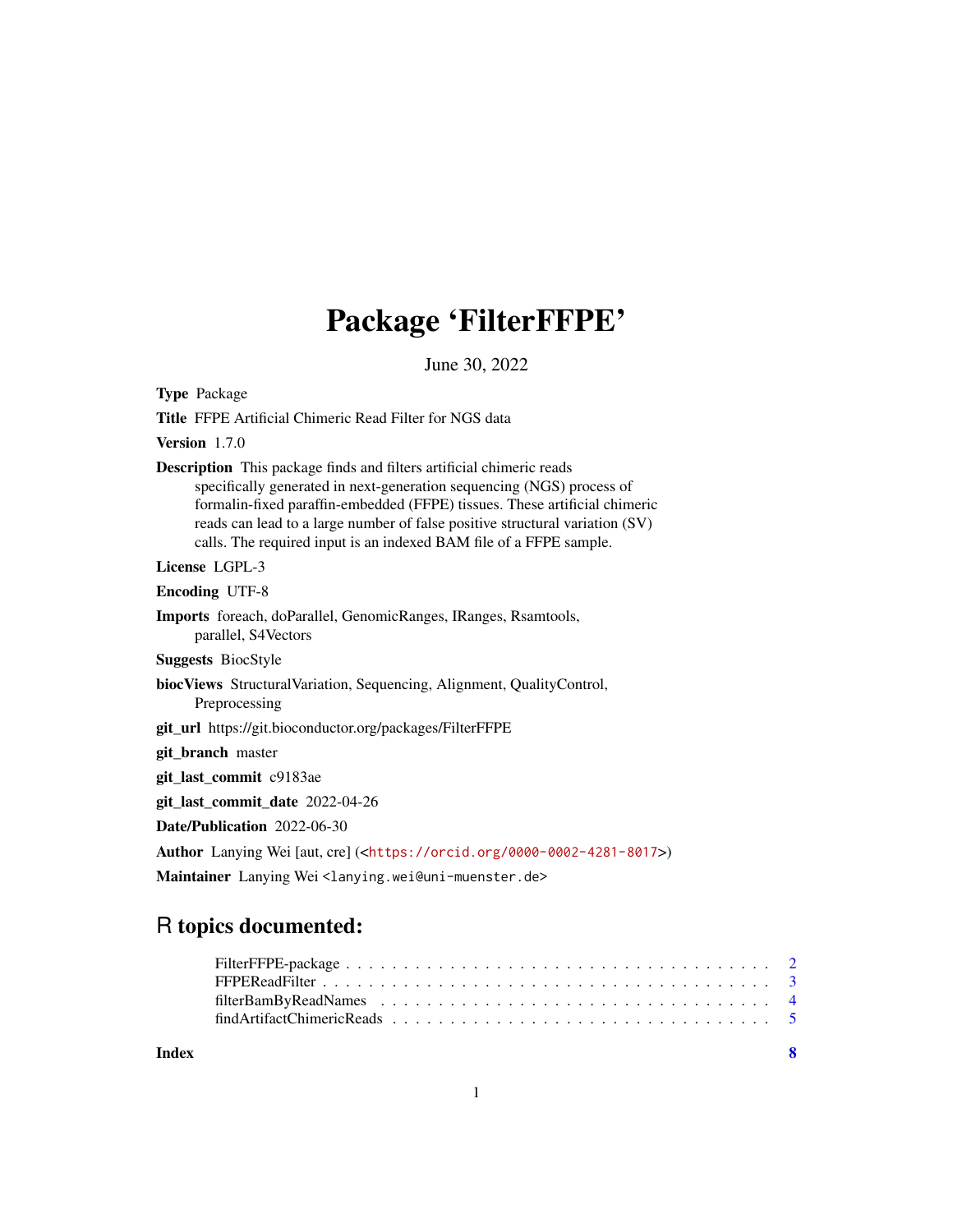<span id="page-1-0"></span>FilterFFPE-package *FFPE Artificial Chimeric Read Filter for NGS data*

#### <span id="page-1-1"></span>Description

This package finds and filters artificial chimeric reads specifically generated in next-generation sequencing (NGS) process of formalin-fixed paraffin-embedded (FFPE) tissues. These artificial chimeric reads can lead to a large number of false positive structural variation (SV) calls. The required input is an indexed BAM file of a FFPE sample.

#### Details

This package was not yet installed at build time.

The next-generation sequencing (NGS) reads from formalin-fixed paraffin-embedded (FFPE) samples contain numerous artifact chimeric reads, which can lead to a large number of false positive structural variation (SV) calls. This package finds and filters these artifact chimeric reads from BAM files of FFPE samples to improve SV calling performance.

Index: This package was not yet installed at build time. There are three available functions to find and/or filter artifact chimeric reads of FFPE samples:

1. [findArtifactChimericReads](#page-4-1): Find artifact chimeric reads in BAM file of FFPE sample.

2. [filterBamByReadNames](#page-3-1): Filter reads from BAM file by read names.

3. [FFPEReadFilter](#page-2-1): Find and filter artifact chimeric reads in BAM file of FFPE sample.

#### Author(s)

Lanying Wei <lanying.wei@uni-muenster.de>

#### See Also

[FilterFFPE](#page-1-1), [filterBamByReadNames](#page-3-1), [FFPEReadFilter](#page-2-1)

#### Examples

```
file <- system.file("extdata", "example.bam", package = "FilterFFPE")
outFolder <- tempdir()
FFPEReadsFile <- paste0(outFolder, "/example.FFPEReads.txt")
dupChimFile <- paste0(outFolder, "/example.dupChim.txt")
destination <- paste0(outFolder, "/example.FilterFFPE.bam")
FFPEReadFilter(file = file, threads = 2, destination = destination,
               overwrite = TRUE, FFPEReadsFile = FFPEReadsFile,
               dupChimFile = dupChimFile)
```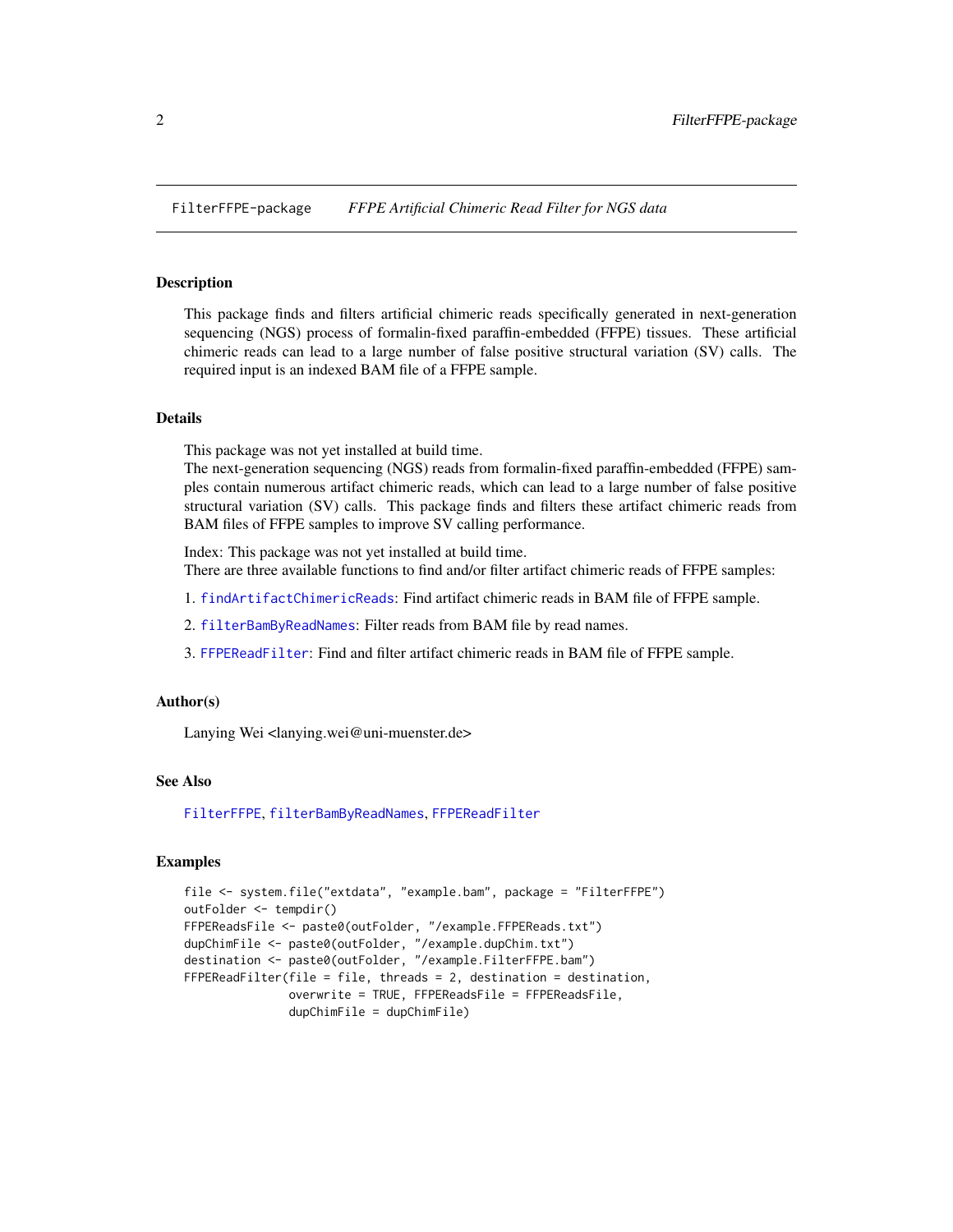#### <span id="page-2-1"></span><span id="page-2-0"></span>Description

Artifact chimeric reads are enriched in NGS data of FFPE samples, these reads can lead to a large number of false positive SV calls. This function finds and filters these artifact chimeric reads.

#### Usage

```
FFPEReadFilter(file, maxReadsOfSameBreak=2, minMapBase=1, threads=1,
index=file, destination=sub("\\.bam(\\.gz)?", ".FilterFFPE.bam", file),
overwrite=FALSE, FFPEReadsFile=sub("\\.bam(\\.gz)?", ".FFPEReads.txt", file),
dupChimFile=sub("\\.bam(\\.gz)?", ".dupChim.txt", file), filterdupChim=TRUE)
```
#### Arguments

| file                | Path to the BAM file. |
|---------------------|-----------------------|
| maxReadsOfSameBreak |                       |

|               | The maximum allowed number of artifact chimeric reads sharing a false positive<br>breakpoint. If the number of reads sharing the same breakpoint exceeds this<br>number, these reads are not recognized as artifact chimeric reads. Reads marked<br>as PCR or optical duplicates are excluded from the calculation. For paired-<br>end sequencing, a read pair of artifact chimeric fragments may both contain the<br>artifact breakpoints; thereby, the defalut is set to 2.                                                                                      |
|---------------|--------------------------------------------------------------------------------------------------------------------------------------------------------------------------------------------------------------------------------------------------------------------------------------------------------------------------------------------------------------------------------------------------------------------------------------------------------------------------------------------------------------------------------------------------------------------|
| minMapBase    | The minimum required length (bp) of a short complementary mapping for an<br>artifact chimeric read. Artifact chimeric reads are derived from the combination<br>of two single-stranded DNA fragments linked by short reverse complementary<br>regions (SRCR). Reads with SRCR shorter than this length are not recognized<br>as artifact chimeric reads. Note: sequence errors and mutations might influence<br>the detection of the existence and length of SRCR. Suggested range: 0-3. When<br>it is set to $0$ or any value below 1, this step will be skipped. |
| threads       | Number of threads to use. Multi-threading can speed up the process.                                                                                                                                                                                                                                                                                                                                                                                                                                                                                                |
| index         | Path of the index file of the input BAM file.                                                                                                                                                                                                                                                                                                                                                                                                                                                                                                                      |
| destination   | Path of the output filtered BAM file.                                                                                                                                                                                                                                                                                                                                                                                                                                                                                                                              |
| overwrite     | Boolean value indicating whether the destination can be over-written if it already<br>exists.                                                                                                                                                                                                                                                                                                                                                                                                                                                                      |
| FFPEReadsFile | Path of the output txt file with artifact chimeric read names.                                                                                                                                                                                                                                                                                                                                                                                                                                                                                                     |
| dupChimFile   | Path of the output txt file with supplementary reads that are marked as PCR or<br>optical duplicates.                                                                                                                                                                                                                                                                                                                                                                                                                                                              |
| filterdupChim | Filter PCR or optical duplicates of all chimeric reads when set to true. These<br>reads may contain duplicates of artifact chimeric reads; therefore, it is recom-<br>mended to also remove these reads.                                                                                                                                                                                                                                                                                                                                                           |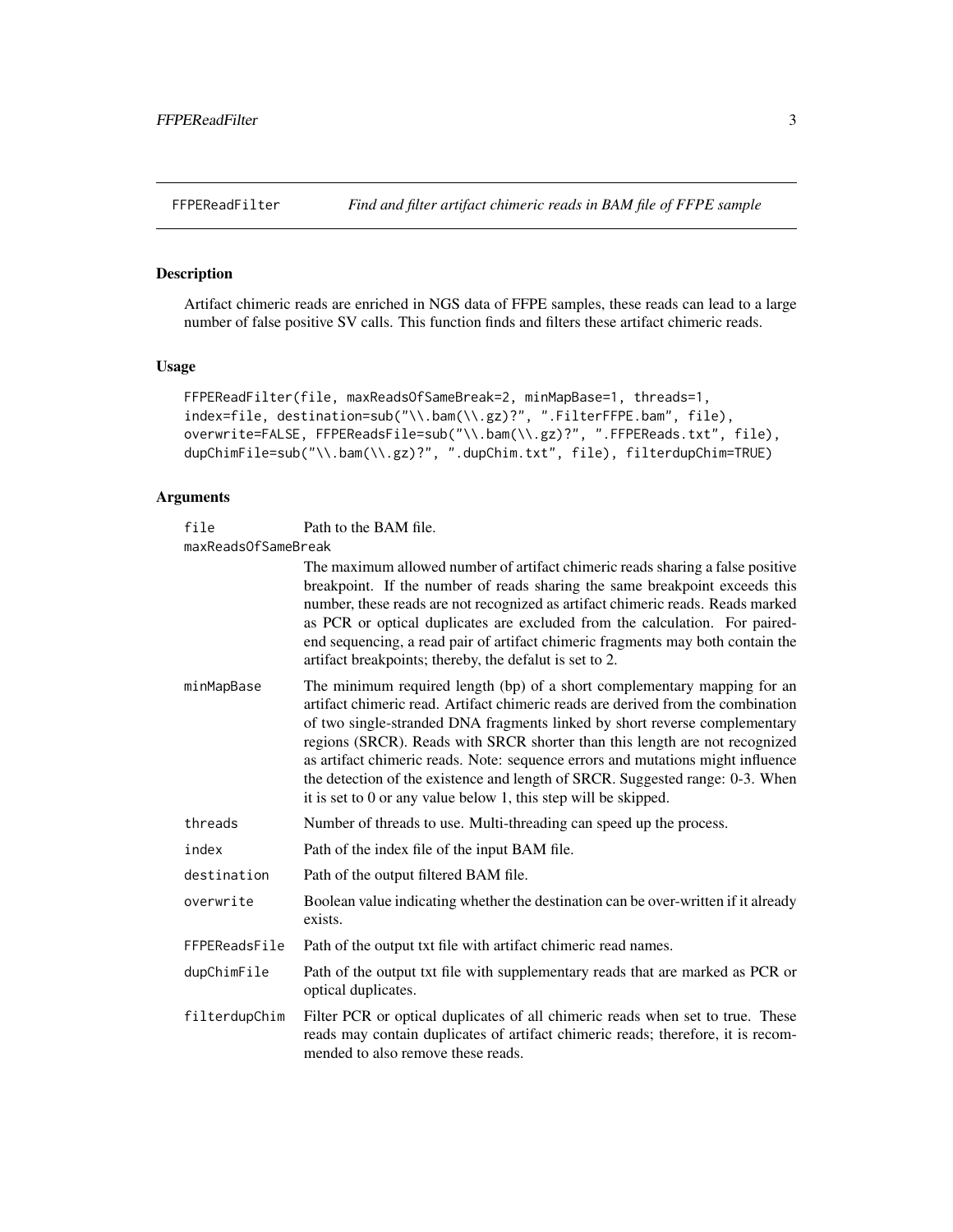#### <span id="page-3-0"></span>Details

The next-generation sequencing (NGS) reads from formalin-fixed paraffin-embedded (FFPE) samples contain numerous artifact chimeric reads, which can lead to a large number of false positive structural variation (SV) calls. This function finds and filters these artifact chimeric reads. An index file is also generated for the created filtered BAM file.

#### Value

The file name of the created destination file.

#### Author(s)

Lanying Wei <lanying.wei@uni-muenster.de>

#### See Also

[FilterFFPE](#page-1-1), [findArtifactChimericReads](#page-4-1), [filterBamByReadNames](#page-3-1)

#### Examples

```
file <- system.file("extdata", "example.bam", package = "FilterFFPE")
outFolder <- tempdir()
FFPEReadsFile <- paste0(outFolder, "/example.FFPEReads.txt")
dupChimFile <- paste0(outFolder, "/example.dupChim.txt")
destination <- paste0(outFolder, "/example.FilterFFPE.bam")
FFPEReadFilter(file = file, threads = 2, destination = destination,
               overwrite = TRUE, FFPEReadsFile = FFPEReadsFile,
               dupChimFile = dupChimFile)
```
<span id="page-3-1"></span>filterBamByReadNames *Filter reads from BAM file by read names*

#### Description

Generate filtered BAM file that does not contain reads with the input read names.

#### Usage

```
filterBamByReadNames(file, readsToFilter, index=file,
destination=sub("\\.bam(\\.gz)?", ".FilterFFPE.bam", file), overwrite=FALSE)
```
#### Arguments

| file          | Path to the input BAM file.                                                                   |
|---------------|-----------------------------------------------------------------------------------------------|
| readsToFilter | A character vector of read names to filter.                                                   |
| index         | Path of the index file of the input BAM file.                                                 |
| destination   | Path of the output filtered BAM file.                                                         |
| overwrite     | Boolean value indicating whether the destination can be over-written if it already<br>exists. |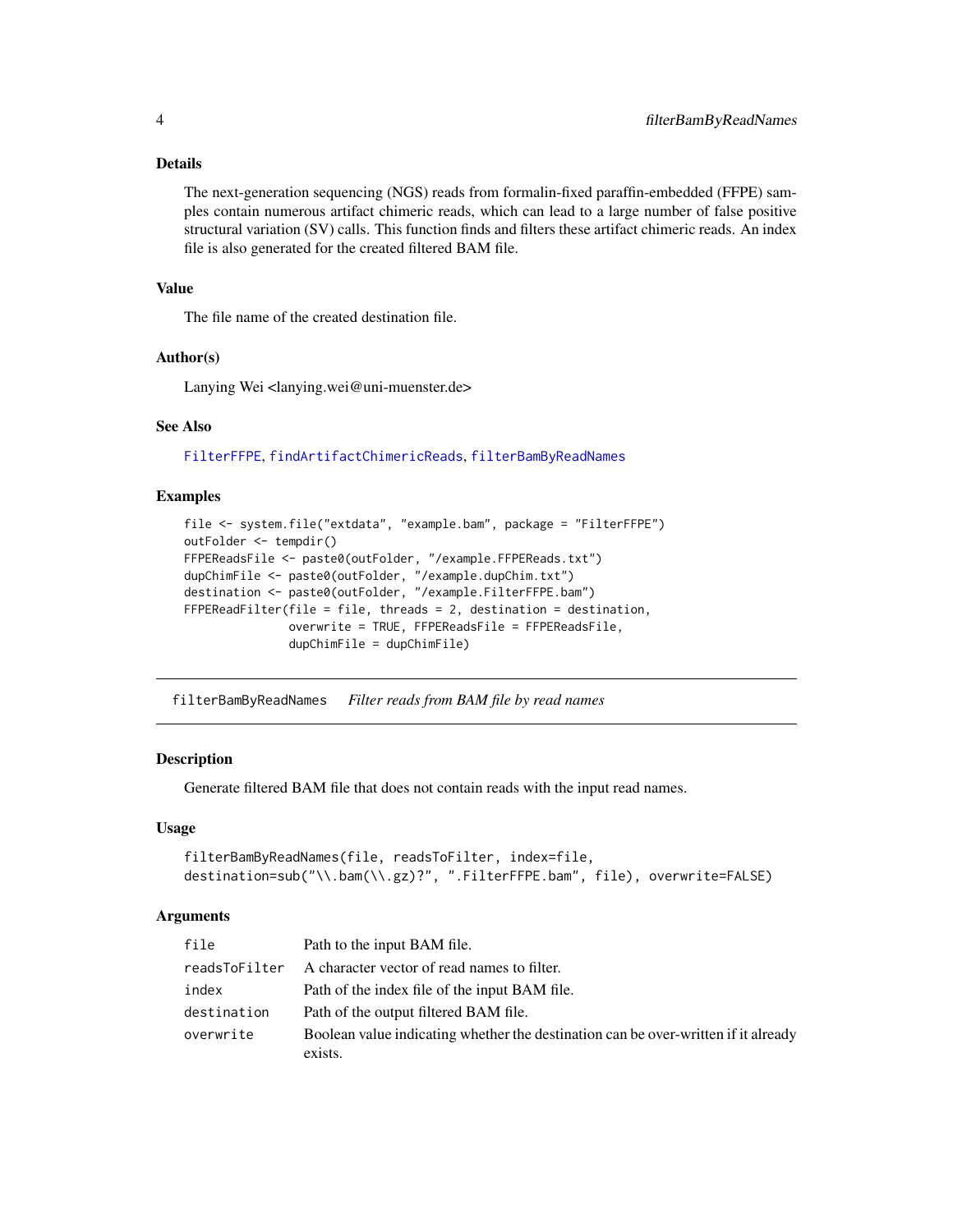#### <span id="page-4-0"></span>Details

Generate filtered BAM file that does not contain reads with the input read names, index file is also created.

#### Value

The file name of the created destination file.

#### Author(s)

Lanying Wei <lanying.wei@uni-muenster.de>

#### See Also

[FilterFFPE](#page-1-1), [findArtifactChimericReads](#page-4-1), [FFPEReadFilter](#page-2-1)

#### Examples

```
file <- system.file("extdata", "example.bam", package = "FilterFFPE")
outFolder <- tempdir()
FFPEReadsFile <- paste0(outFolder, "/example.FFPEReads.txt")
dupChimFile <- paste0(outFolder, "/example.dupChim.txt")
destination <- paste0(outFolder, "/example.FilterFFPE.bam")
artifactReads <- findArtifactChimericReads(file = file, threads = 2,
                                           FFPEReadsFile = FFPEReadsFile,
                                           dupChimFile = dupChimFile)
dupChim <- readLines(dupChimFile)
readsToFilter <- c(artifactReads, dupChim)
filterBamByReadNames(file = file, readsToFilter = readsToFilter,
                     destination = destination, overwrite=TRUE)
```
<span id="page-4-1"></span>findArtifactChimericReads

*Find artifact chimeric reads in BAM file of FFPE sample*

#### Description

Artifact chimeric reads are enriched in NGS data of FFPE samples, these reads can lead to a large number of false positive SV calls. This function finds these artifact chimeric reads.

#### Usage

```
findArtifactChimericReads(file, maxReadsOfSameBreak=2, minMapBase=1,
threads=1, FFPEReadsFile=sub("\\.bam(\\.gz)?", ".FFPEReads.txt", file),
dupChimFile=sub("\\.bam(\\.gz)?", ".dupChim.txt", file))
```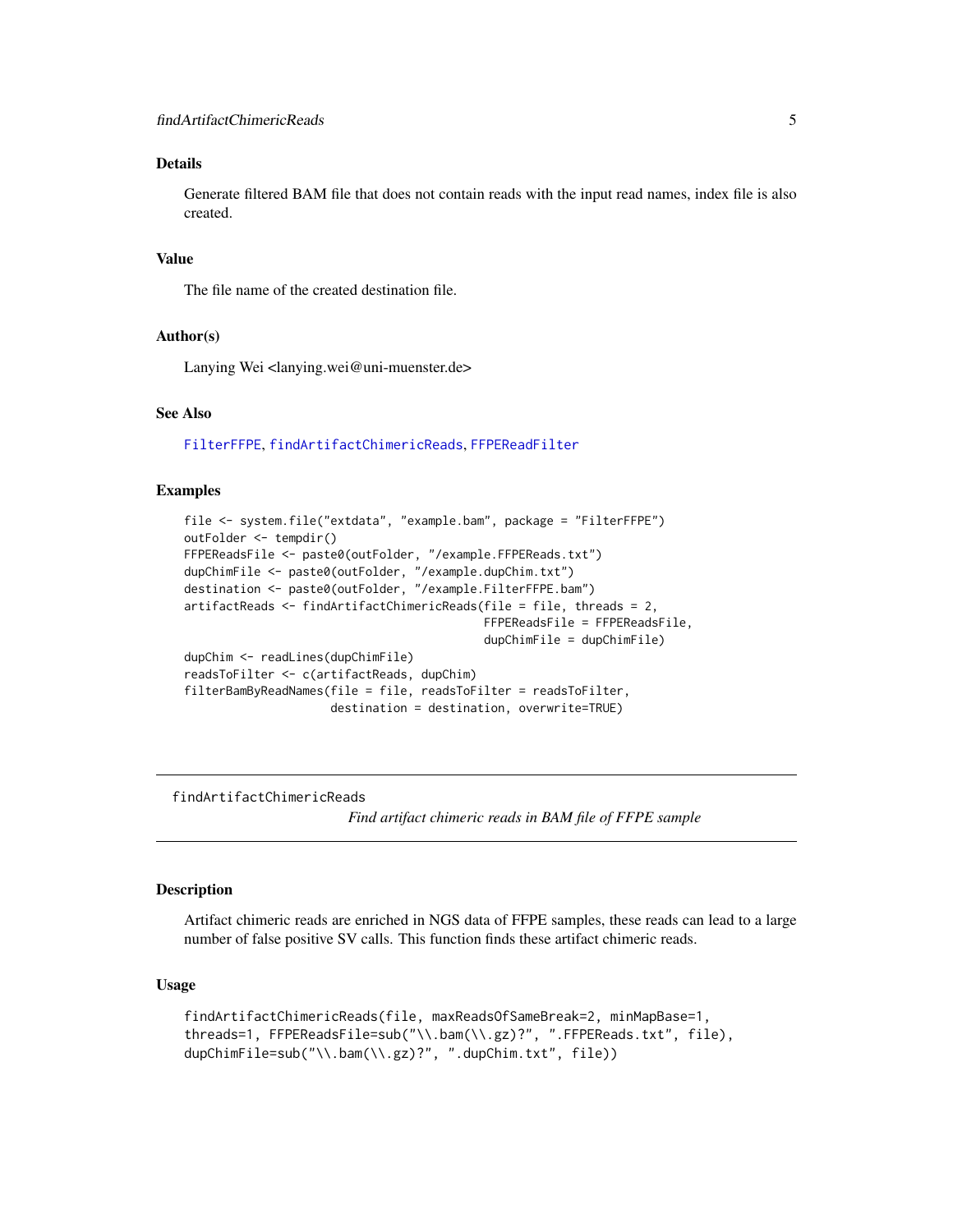#### <span id="page-5-0"></span>Arguments

| file                | Path to the BAM file.                                                                                                                                                                                                                                                                                                                                                                                                                                                                                                                                              |  |  |  |
|---------------------|--------------------------------------------------------------------------------------------------------------------------------------------------------------------------------------------------------------------------------------------------------------------------------------------------------------------------------------------------------------------------------------------------------------------------------------------------------------------------------------------------------------------------------------------------------------------|--|--|--|
| maxReadsOfSameBreak |                                                                                                                                                                                                                                                                                                                                                                                                                                                                                                                                                                    |  |  |  |
|                     | The maximum allowed number of artifact chimeric reads sharing a false positive<br>breakpoint. If the number of reads sharing the same breakpoint exceeds this<br>number, these reads are not recognized as artifact chimeric reads. Reads marked<br>as PCR or optical duplicates are excluded from the calculation. For paired-<br>end sequencing, a read pair of artifact chimeric fragments may both contain the<br>artifact breakpoints; thereby, the defalut is set to 2.                                                                                      |  |  |  |
| minMapBase          | The minimum required length (bp) of a short complementary mapping for an<br>artifact chimeric read. Artifact chimeric reads are derived from the combination<br>of two single-stranded DNA fragments linked by short reverse complementary<br>regions (SRCR). Reads with SRCR shorter than this length are not recognized<br>as artifact chimeric reads. Note: sequence errors and mutations might influence<br>the detection of the existence and length of SRCR. Suggested range: 0-3. When<br>it is set to $0$ or any value below 1, this step will be skipped. |  |  |  |
| threads             | Number of threads to use. Multi-threading can speed up the process.                                                                                                                                                                                                                                                                                                                                                                                                                                                                                                |  |  |  |
| FFPEReadsFile       | Path of the output txt file with artifact chimeric read names.                                                                                                                                                                                                                                                                                                                                                                                                                                                                                                     |  |  |  |
| dupChimFile         | Path of the output txt file with read names of PCR or optical duplicates of all<br>chimeric reads.                                                                                                                                                                                                                                                                                                                                                                                                                                                                 |  |  |  |

#### Details

The next-generation sequencing (NGS) reads from formalin-fixed paraffin-embedded (FFPE) samples contain numerous artifact chimeric reads, which can lead to a large number of false positive structural variation (SV) calls. This function finds the read names of these artifact chimeric reads. To further filter these reads, [filterBamByReadNames](#page-3-1) can be applied.

#### Value

A character vector of artifact chimeric read names.

#### Author(s)

Lanying Wei <lanying.wei@uni-muenster.de>

#### See Also

[FilterFFPE](#page-1-1), [filterBamByReadNames](#page-3-1), [FFPEReadFilter](#page-2-1)

#### Examples

```
file <- system.file("extdata", "example.bam", package = "FilterFFPE")
outFolder <- tempdir()
FFPEReadsFile <- paste0(outFolder, "/example.FFPEReads.txt")
dupChimFile <- paste0(outFolder, "/example.dupChim.txt")
artifactReads <- findArtifactChimericReads(file = file, threads = 2,
                                           FFPEReadsFile = FFPEReadsFile,
```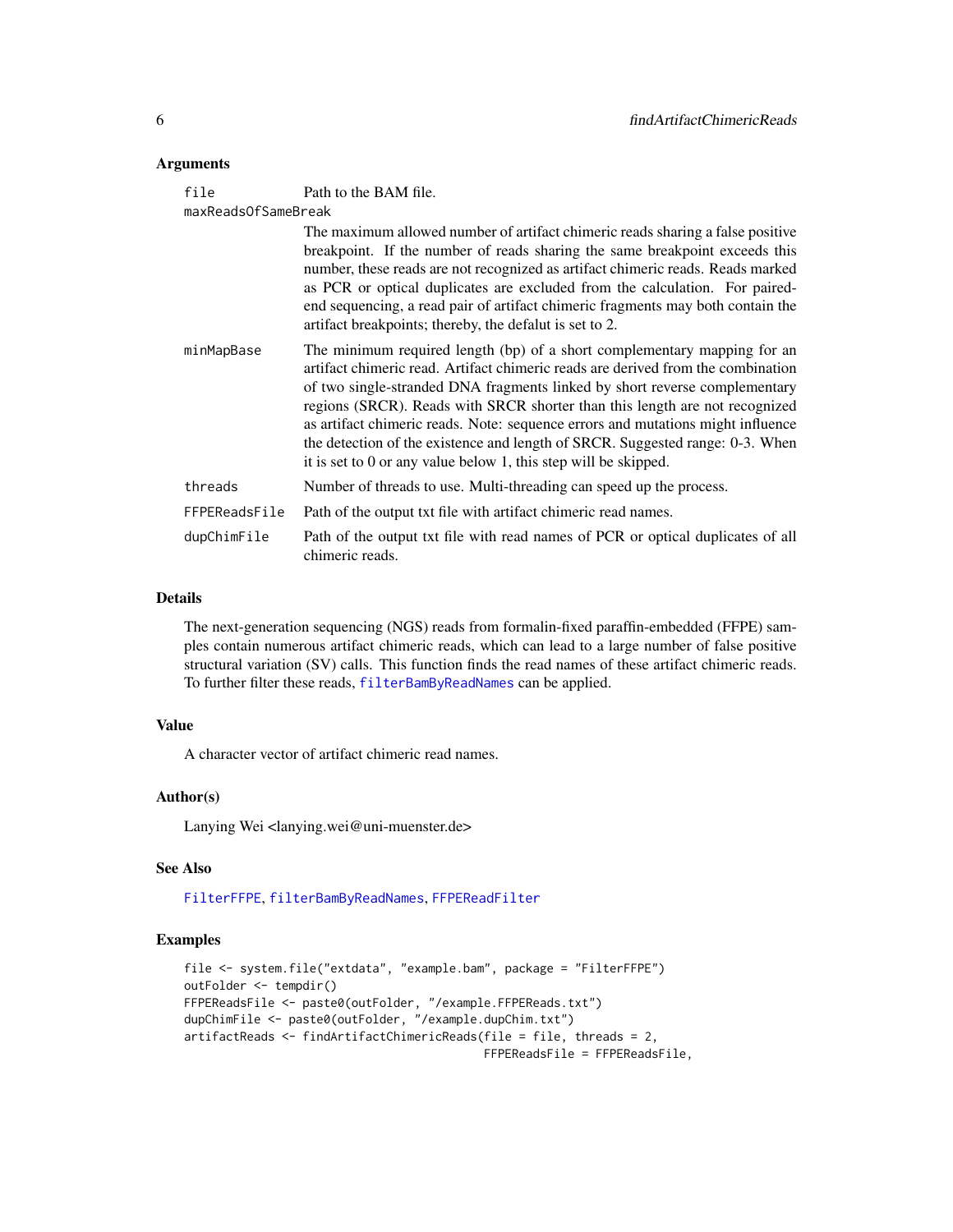head(artifactReads)

dupChimFile = dupChimFile)